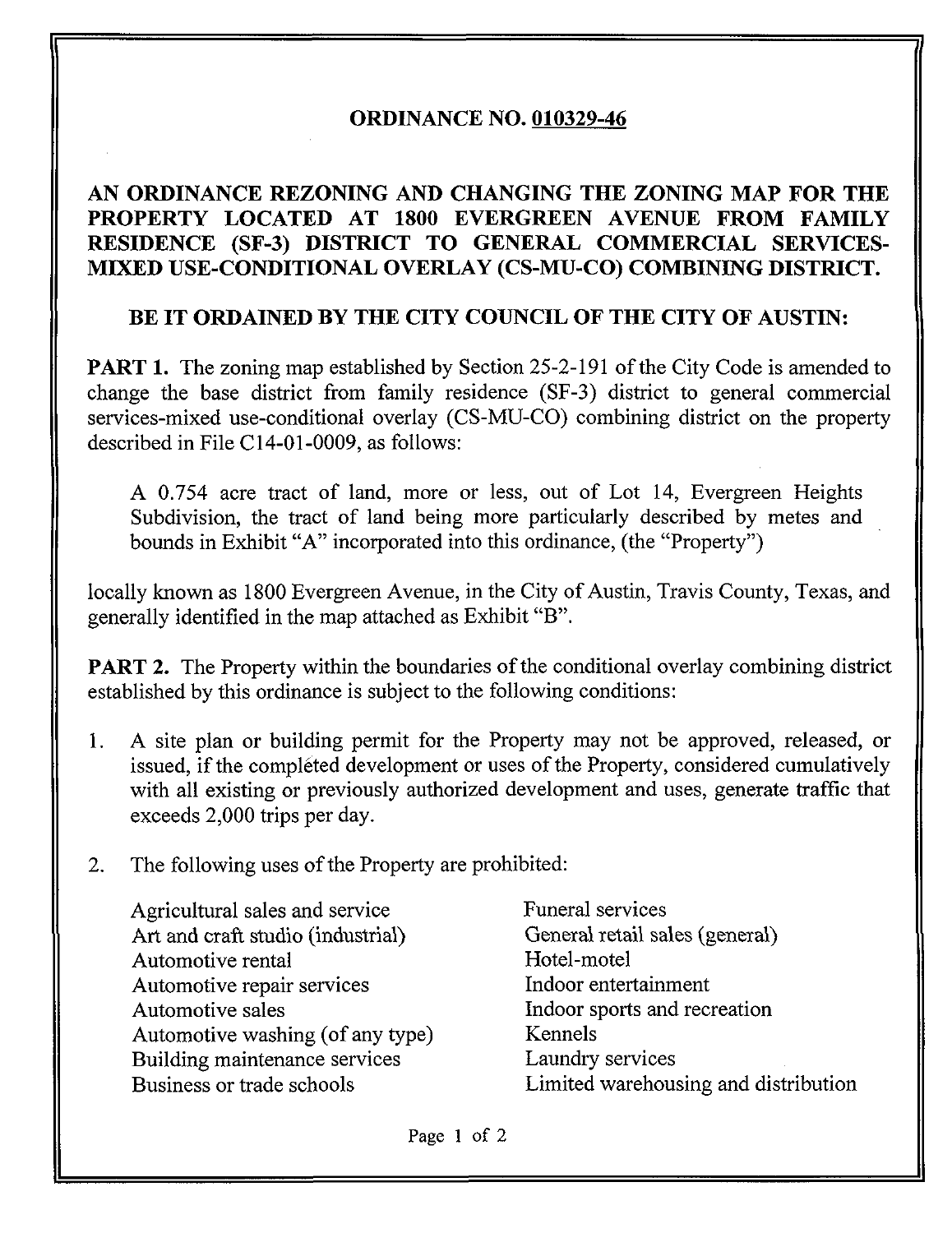- Business support services Commercial blood plasma center Campground Club or lodge Commercial off-street parking Communication services Construction sales and service Convenience storage Drop-off recycling collection facility Electronic prototype assembly Equipment repair services Equipment sales
- Maintenance and service facilities Monument retail sales Outdoor entertainment Outdoor sports and recreation Research services Restaurant (general) Theater Transitional housing Transportation terminal Vehicle storage Veterinary services Exterminating services

Except as specifically restricted under this ordinance, the Property may be developed and used in accordance with the regulations established for the general commercial services (CS) base district and other applicable requirements of the City Code.

PART 3. The Council waives the requirements of Section 2-2-3, 2-2-5, and 2-2-7 of the City Code for this ordinance.

PART 4. This ordinance takes effect on April 9, 2001.

March 29 , 2001

PASSED AND APPROVED

S (huy Mati

Kirk Watson Mayor

| APPROVED: Andrew Martin ATTEST: |  | Drown            |
|---------------------------------|--|------------------|
| <b>Andrew Martin</b>            |  | Shirley A. Brown |
| <b>City Attorney</b>            |  | City Clerk       |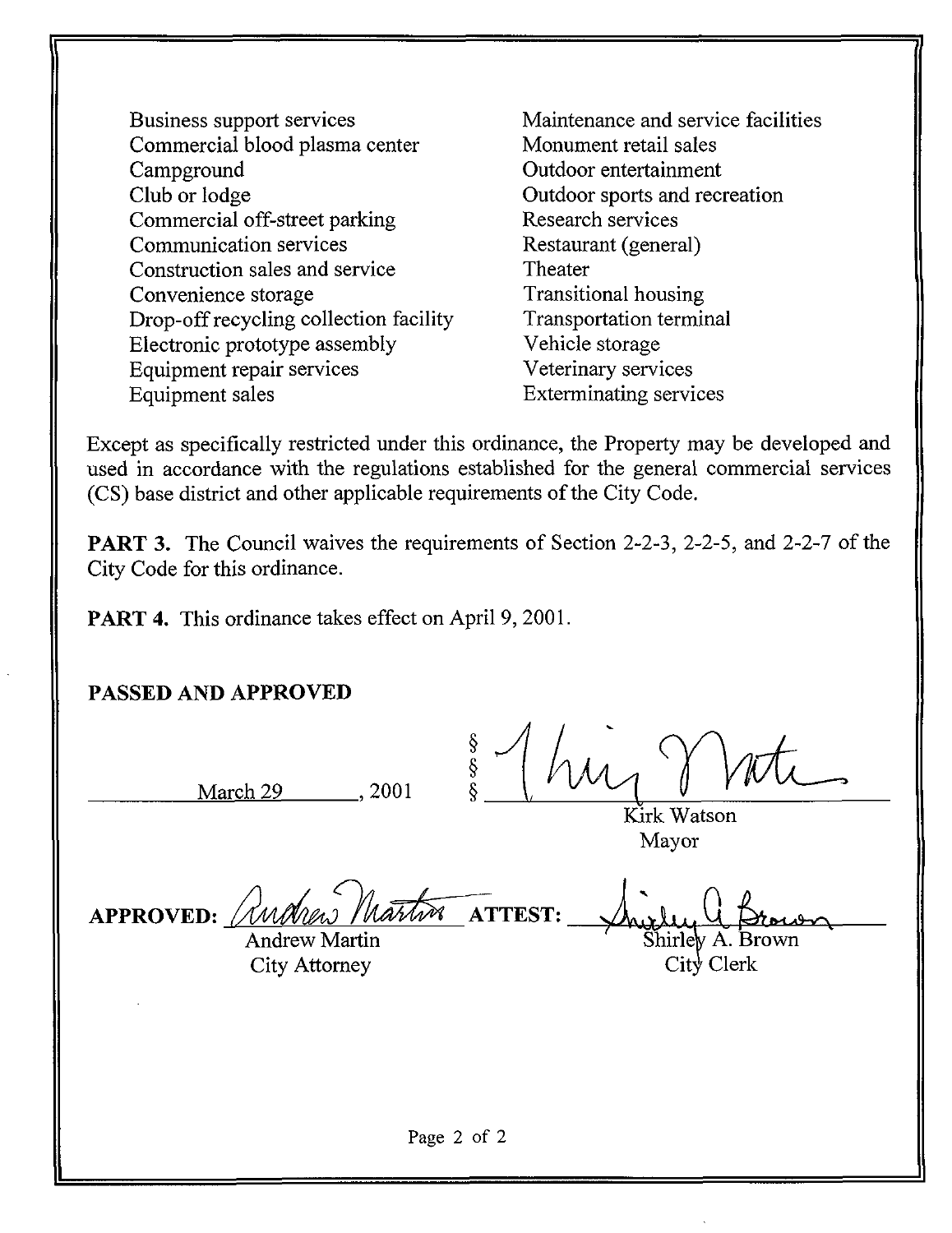## FIELD NOTES

Being 0.754 acre out of the southeast corner of Lot 14, Evergreen Heights, 3 subdivision in Travis County, Texas, according to the map or plat recorded in Volume Z, Page 614, Deed Records, Travis County. Texas, the same tract described as Tract 1, in a deed to Stuart C. Shelton, recorded in Volume 10777, Page 471. Real Property Records. Travis County. Texas, as shown on accompanying survey plat and being more particularly described as follows:

BEGINNING at a 3/8" iron pipe found in the west line of Evergreen Avenue (R.O.W. varies), for the northeast corner of this tract.

THENCE, N 60°00'00" W, said course being the bearing base for this survey, passing at 2.64', a 1/2" iron pin found at the southeast corner of a tract described in a deed to J. Vaughan, recorded in Volume 12059, Page 2693, Real Property Records, Travis County, Texas, in all, 209.88', to a 1/2" iron pin found at the northeast corner of a triangular parcel described in Volume 1822. Page 493, Deed Records, Travis County, Texas, for the northwest corner of this tract.

THENCE, with the east line of said triangular parcel and the west line of this tract, S 50°23'20" W, 32.12', to a 1/2" iron pin found at the most southerly corner of said triangular parcel, for an angle point in the west line of this tract.

THENCE, with the east line 'of a tract described in a deed to S. T. Hardin, recorded in Volume 13060, Page 2333. Real Property Records, Travis Countv. Texas, the east line of a tract described in a deed to M. Natinskv, recorded in Volume 13053, Page 1, Real Property Records, Travis County, Texas, and the west line of this tract, S 30°00'00" W, 124.89', to a 1/2" iron pin set in the north line of Fredericksburg Road Acres, No. 2, a subdivision in Travis County, Texas, recorded in Volume 465, Page 202, Deed Records. Travis County, Texas, at the southeast corner of said Natinsky tract, for the southwest corner of this tract.

THENCE, with the north line of said subdivision and the south line of this tract, S 60°00'00" E. 168.10', to a 1/2" iron pin set in the north line of W. Mary Street (60' R.O.W.), for an angle point in the south line of this tract.

THENCE, with the north line of W, Mary Street and the south line of this tract, N 79°40'OQ" E, 68.00', to a 1/2" iron pin set in the west line of Evergreen Avenue, for the southeast corner of this tract.

THENCE, with the west line of Evergreen Avenue and the east line of this tract, N 30°35'00" E, 110.99', to the PLACE OF BEGINNING and containing 0.754 acre of land, more or less.

Prepared from a survey made on the ground July 26, 2000, by: Arpenteurs Professional Surveyinx 8906 Wall Street, Suite 302 Austin, Texas 78754 (512) 832-1232

 $EXH/BIT$  /T

 $\frac{1}{k}$